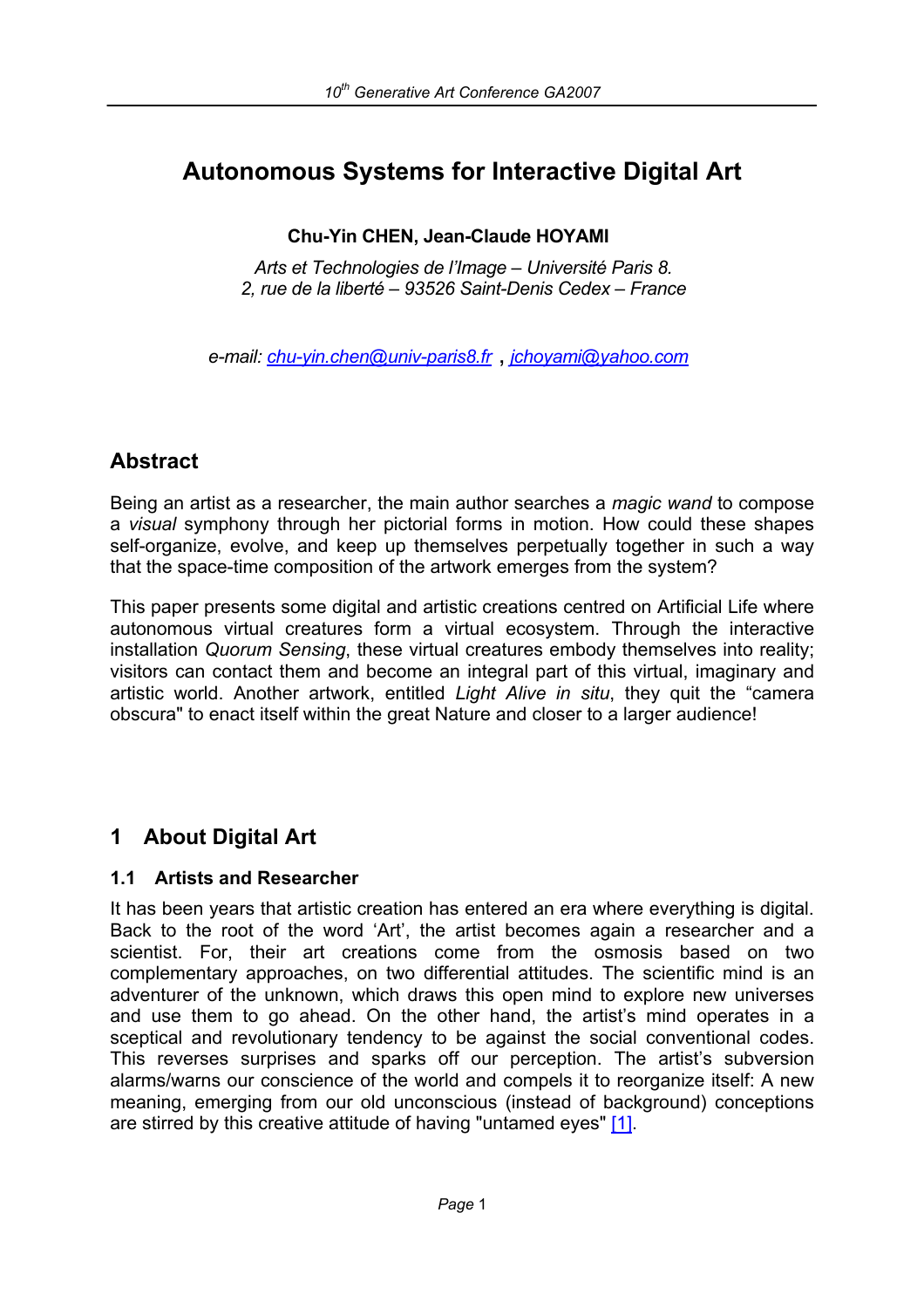During the 1990s, the computer expanded enormously with the improvements of the computational and representative capabilities, and the access of general public to the telecommunications networks. Therefore, there was a spreading wave of new expressions using the prefix "Cyber-", such as Cyberspaces, Cybersex or Cyberart… etc.. This new trend suits to the artists who remains bounded to their sensitive world. They appropriated these media and these researches to create a new form of expression — Digital art which integrates a widened sensitivity due to the external sensors – data glove, 3D glasses and so on. Further more, they established a new aesthetics connecting Arts, Sciences and Technologies. All above provide a "technesthesic<sup>1</sup> experiment" (Edmond Couchot  $[11]$ ). For this reason, human perception and man-machine interaction which are now combined into a space where reality, virtuality and artistic imagination hybridize themselves.

### **1.2 Machine's Intelligence**

l

With the improvement of computers, two fields of researches encounter nowadays within the new technologies. These are Artificial Intelligence and Artificial Life.

In the mid 1980's, new models providing a better answer to the contingencies of a real environment appeared in cognitive sciences, such as Bottom-Up or Situated Artificial Intelligence (Rodney Brooks [2][10], Jean-Arcady Meyer [3]), Connexionism (Hopfield and Kohonen [4]) and Genetic Algorithms (John Holland [5]). This concept that addresses the entity's embodiment sets cognition within the mutual influences of perception and action. It tries to reach, through training and self-organization, the flexibility and the improvisation needed for the emergence of clever behaviours within a sensitive world that is physically embodied. Methods that take advantage of the plasticity of Neural Networks and the evolutionism of Genetic Algorithms can be found into the virtual world and the art. Such artistic researches have produced virtual creatures (Karl Sims [6]) or Artificial Beings who interact with spectators inside a virtual environment (Michel Bret [7]).

Artificial Life grows up into silicon, the new substrate of today's technologies, to give birth to artificial entities located into our real universe or within the cyberspace. Originated from J.H. Conway's game of the life [8], Artificial Life brings together the principles of natural sciences and cognitive sciences. Its essential field activity probes the origin of the identity of the living and aims to construct autonomous entities. According to the definition Christopher Langton, who created the term Artificial Life: "Artificial Life relates to the study and the realization of systems conceived by men that show behaviours characteristic of living systems". [9]

<sup>1</sup> The french word *esthesie* means how the body perceive the outer world. Combined with the prefix techno, it hightlight the idea of extented perception.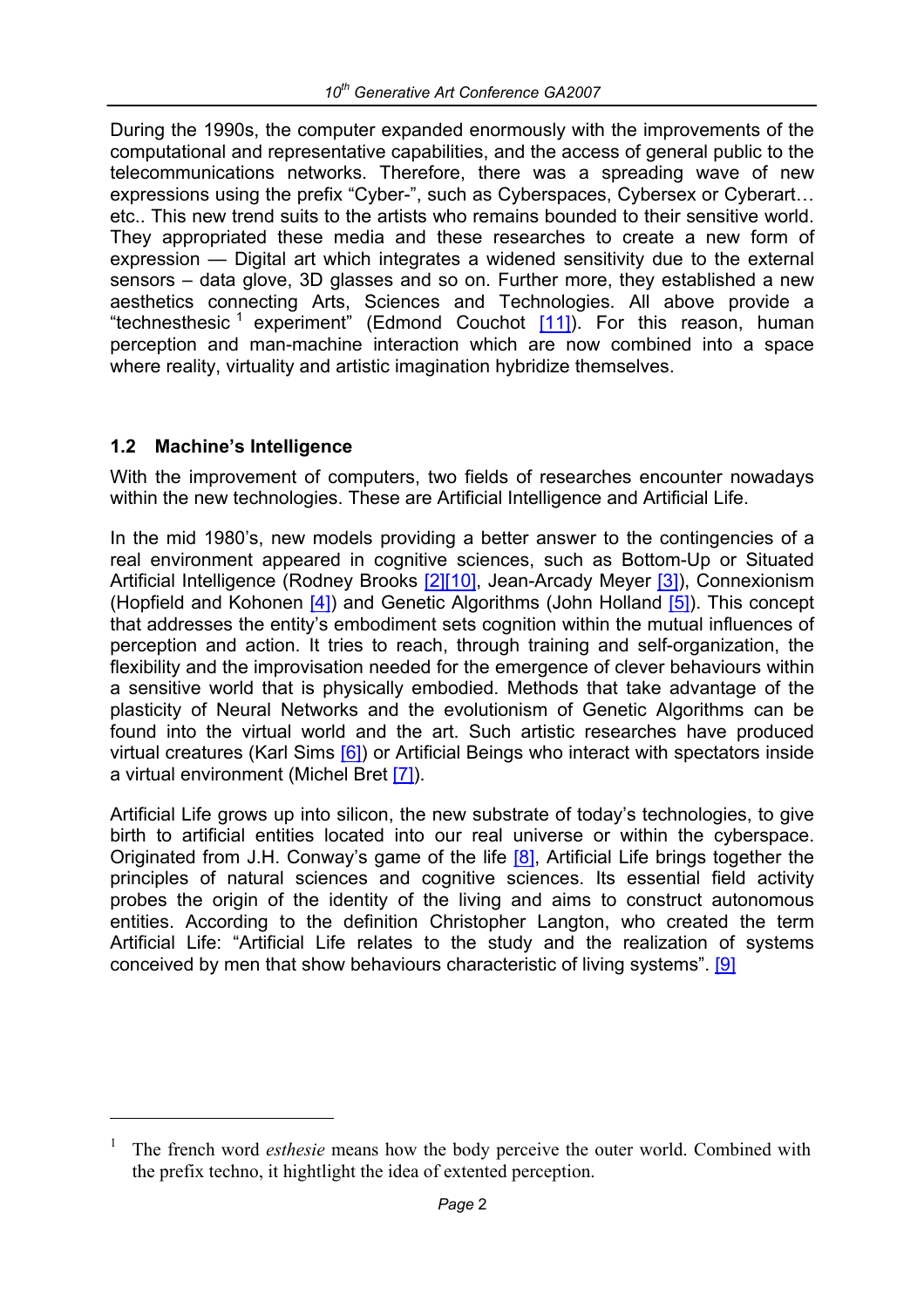## **2 The quest of Artificial Life**

In parallel with this comprehension towards the beings, Artificial Life simulates and helps to understand the nature of autonomy. This concept of autonomy constitutes the main thread of our artistic work. This step towards Artificial Life thus exceeds the mere simulation of biological phenomena into silicon. Computer Animation of each entity of this "unknown life" can no longer be satisfied with a simple interpolation between two positions fixed in advance (like in key framing), but permanently require an extrapolation on the future, continuously questioned by its own contents. Our researches aim at conceiving a complex system that generates forms that are in motion and filled with emotion. Gifted with autonomous behaviours, how could these silhouettes be able to self-organize, to evolve, and to keep them up perpetually together so that the space-time composition of the artwork emerges from the system?

### **2.1 The virtual world ontogeny**

l

As biologists make cultures out of living matters in Petri dishes, we make "*cultures of artificial life*" inside the computer with our programs. These researches are directed towards the creation of a virtual world where "*autonomous creatures*" live on resources they draw from an environment conceived like a substrate.

These virtual creatures are born from the implementation of a morphogenesis process that involves genetic algorithms which enables them to self-generate. Their morphology has a simple or an articulated body. They are endowed with a virtual metabolism that controls their capacity of action and their behaviour. Immersed into a virtual environment, they are able to move, to grow up, to perceive the world that surrounds them, and to communicate either directly with the other entities, or indirectly through the environment that diffuses the signals they emit. The environment of this virtual world looks like a micro-organic substrate. An autotrophic process regenerates this substrate. It grows according to a nonlinear law taking into account its state in the neighbourhood and the actions of the virtual creatures. Thus, the regenerative behaviour of the environment is a compromise between the dynamics of cell automata and the dynamics of a diffusion process.

When an organic part does not assume any more its function, this degradation leads the organism to death. Implied into a process called the "migration biogene"<sup>2</sup> [14] by Vernadsky, its body decays and becomes a nutrient or a resource that can be assimilated by other life forms. After death, a "spontaneous genesis"<sup>3</sup> emerges and Life continues to proliferate. This idea has been integrated into the virtual world. When a virtual creature dies, its body narrows to only one line, and then, spontaneously, new organic forms appear: Its corpse breaks up into effervescent

<sup>&</sup>lt;sup>2</sup> The term "migration biogene" represents the process by which, the organisms transform the atom and the organic molecules within the biosphere.

<sup>3</sup> This term, introduced by Pasteur, is used to describe the development of micro organism into a dead body.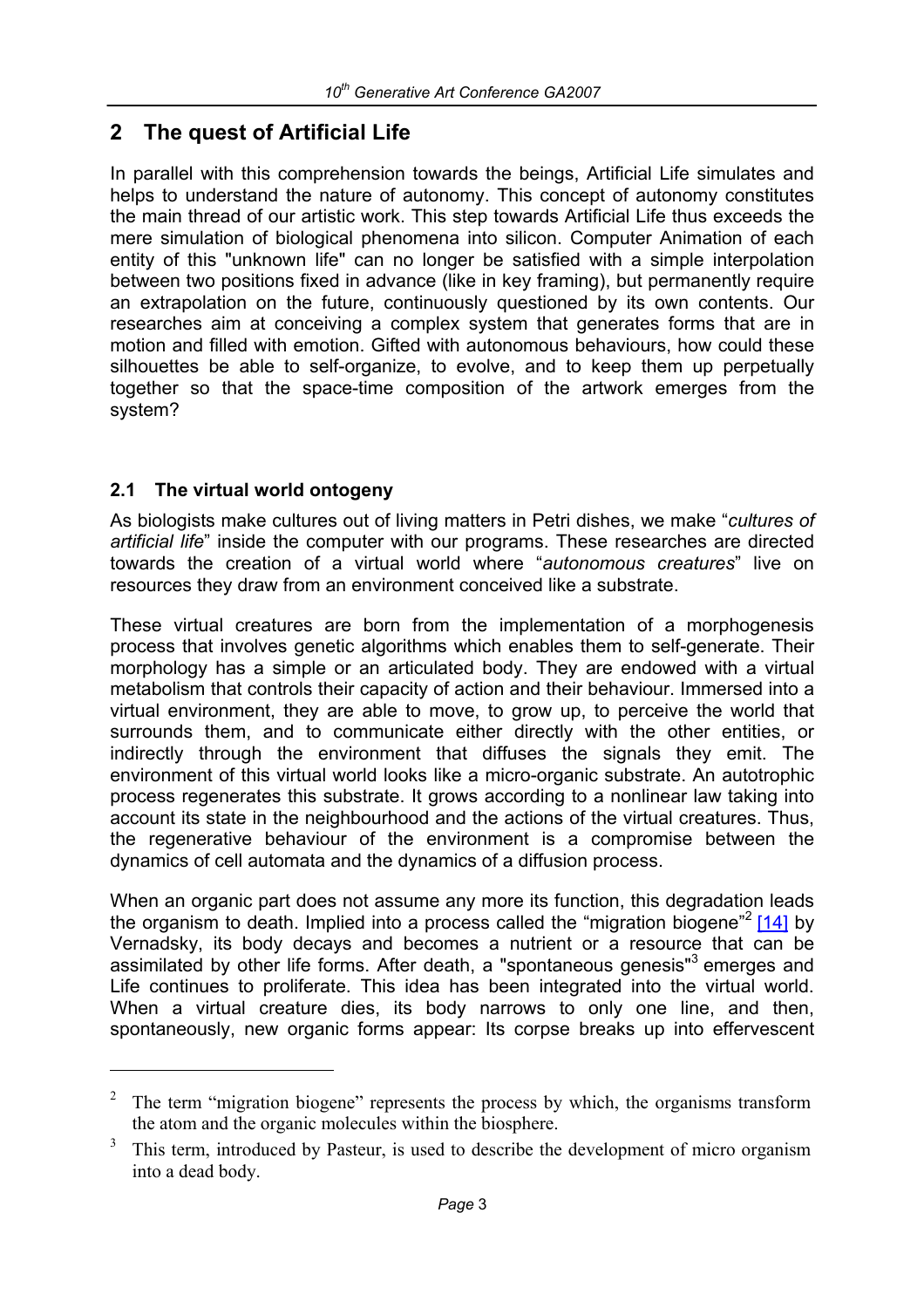bubbles. They fly away, then burst out and project on the ground their "biogenic" matters - source of regeneration for the environment. These three elements form a food chain: A society of agents, who live on and respect their vegetal habitat coming from a self-regenerating environment. Among them, an intermediate form coming after the virtual creatures' death, considered as the "biogenic mass" returned to its host. This metaphorical association creates a reciprocal connection between the creatures and their environment.

While observing these interdependent cycles of life which are regulated by the alternation of death and birth, we wondered how long will these cycles ensure the permanence of this virtual world, according to which evolutions and under which conditions?



**Figure 1:** *A Virtual Biosphere* 

## **2.2 Towards an evolving adaptive system**

Within an Artificial Life system, the first virtual creatures appear in a virgin world without any legacy from the past. It is up to its originator to set the initial conditions and the processes that will start the ontogenesis and the epigenesis of this virtual world's inhabitants. As a first approach, it seems necessary to us, that several embedded layers of complexity have to coexist, at the virtual creature individual level but also at the level of creatures groups. We tried to design a network of concurrent processes, either co-operative or antagonistic, whose results and particularly the interactions set up and self-organize the virtual world, by giving it, its own structure.

### *2.2.1 The virtual metabolism*

The behavioural engine of the virtual creatures is built around a concept of virtual metabolism. Based on an autopoietic principle, this metabolism is a set of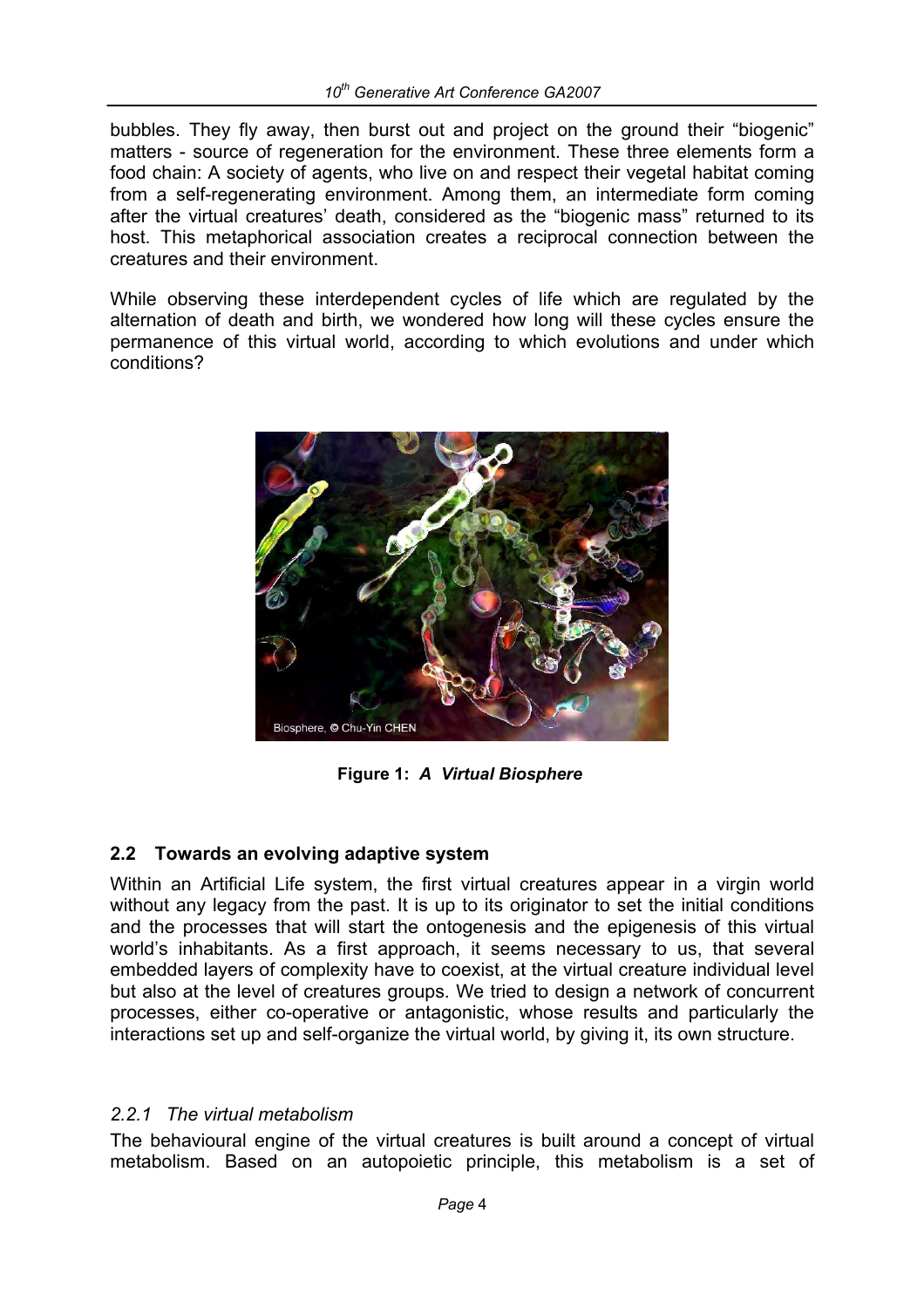*constructive* and *dissipative* processes. The constructive processes control the creatures' capabilities for mechanical actions or for the absorption of the external elements coming from the environment and their transformation into energy-giving resources. They determine the rate and the conditions of realization of their morphogenesis, and which also influence the reproduction mechanisms. Thus, since their birth, their body grows and metamorphose itself depending on their living conditions. Conversely, the dissipative processes tend to degrade their own resources into external products that are then excreted. To survive, the virtual creature must maintain a relative balance between the processes that make it grow and those that destroy it.

The introduction of this characteristic of living organisms gives a survival instinct to the virtual creatures. These processes take part in the making of indicators symbolizing their challenging desires and influence the virtual creatures' behaviour. Similarly, the availability of energy resources conditions the possibility to perform elementary actions and their efficiency. In this way, the variations of the parameters in the model of metabolism feed the behavioural engine, internal to the virtual creatures, and become the source of their actions.

### *2.2.2 The behavioural engine*

The control architecture internal to the virtual creatures aims at satisfying the metabolism needs, by organizing sequences of regular actions that highlight an autonomous behaviour. Based on the concepts of genetic programming and classifiers, this internal control architecture includes a set of rules, designed as short programs made up from a sequence of elementary instructions connected by logical operators. These elementary instructions execute sensing actions such as perceiving the state of the inner or outer world, physical action as body movements, or virtual biochemical acts simulating the absorption and secretion of products and the synthesis of resources. Using a syntactic structure, rules are subject to an evolution mechanism, by application of genetic operators such as crossover, mutation and inversion. Thus, by applying genetic operators during breeding, a creature will get new aptitudes that its parents do not have.

### *2.2.3 A virtual biosphere in symbiosis*

Each virtual creature is a small complex system that attempts to survive by maintaining its balance at every moment. The dynamic composition between metabolic needs of the virtual creatures and the environment's local state creates a network of complex interactions that always involve reactions within this virtual world.

When their exchanges and their concurrent or divergent actions take place, these small subsystems succeed in creating and maintaining group behaviour globally organized when their interactions. An ecosystem is formed, a higher level system emerges: a biosphere similar to a living organism appears! This emergent property, as the biologist F. Varela underlines it, comes from "the global states of your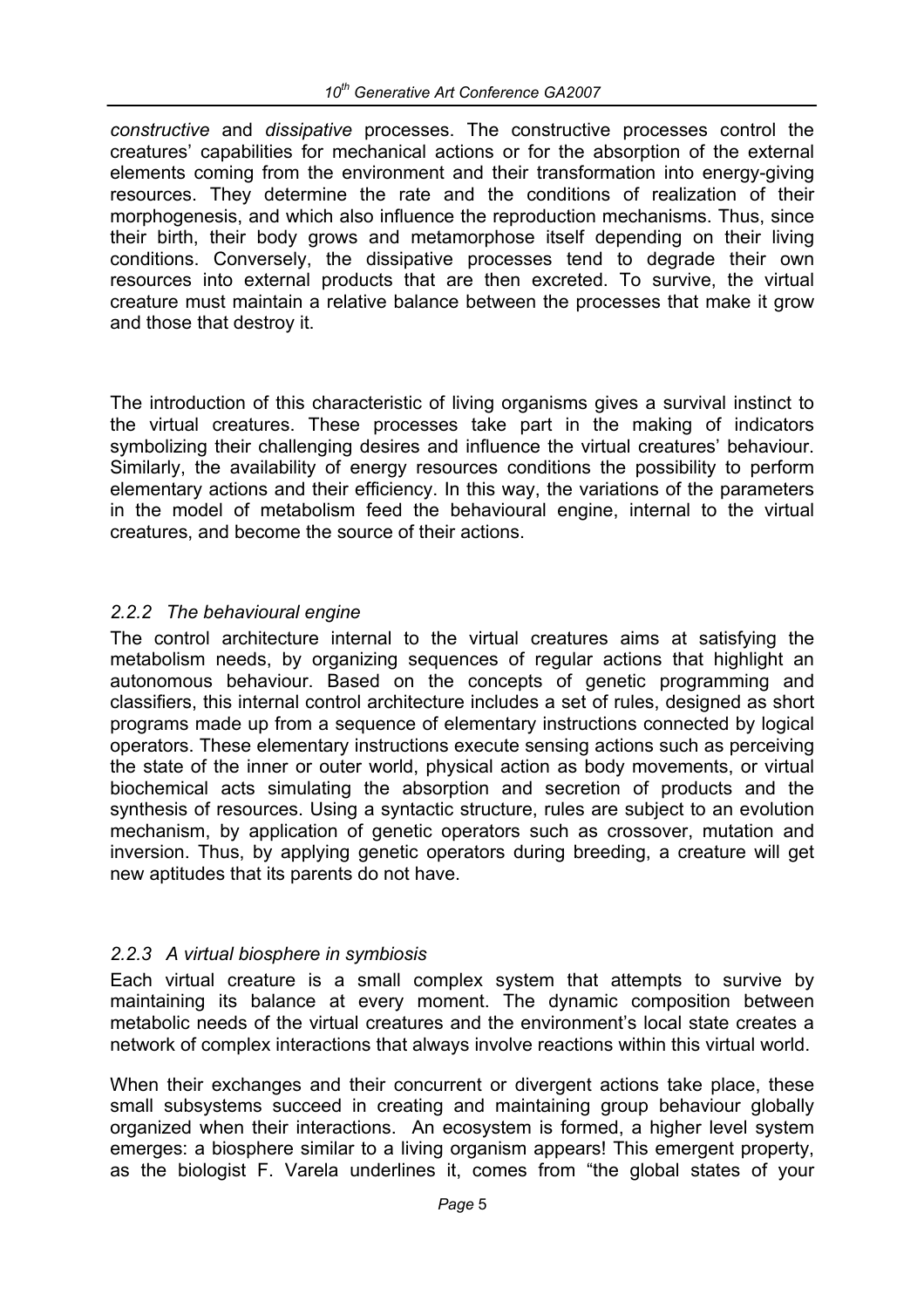variables set, because there is an intrinsic interdependence. There is no need for hierarchical level or a conductor to coordinate the thing. It is the dynamics which will carry it" $[15]$ 

Creating a *visual symphony* through the space-time composition of the pictorial shapes was one of the initial ideas of this research. Within this virtual biosphere, the musicians are the elements of this ecosystem. Endowed with artificial life and with autonomous behaviours, they play together, self-organize, self-compose, and take part in the music -- a rhythm *tuned* with life!

## **3 Embodiment of Virtual world**

### **3.1 The Interactive Installation** *Quorum Sensing*

#### *3.1.1 A free and sensory space*

Through my interactive installation *Quorum Sensing* [12], these virtual creatures embody themselves into reality; visitors can contact them and become an integral part of this virtual, imaginary and artistic world. The installation "*Quorum Sensing*" is laid out in a rectangular room. A video projector hanged at the ceiling. The room floor is white and serves as a projection screen. An electronically sensitive carpet, containing sensors, enables the computer to capture and to determine the position of the visitors. When visitors enter this space, virtual creatures immediately jump forward to greet them and follow their steps. The slightest act of the spectators influences the virtual world's conformation that changes and retracts fugitively on the ground where the abundance and the fleetingness of Life unveil itself at their feet. Likewise, their footsteps transgress the quietness of the place and trigger series of strange cries yelled by these creatures… Although being present but in the background, the new technologies are hidden in favour of artistic creation. This installation wants to be a free and sensory space. Visitors are not constrained to wear sensors or to handle buttons. They are simply there, quite naturally. Only by their presence, they discover together the virtual biosphere.

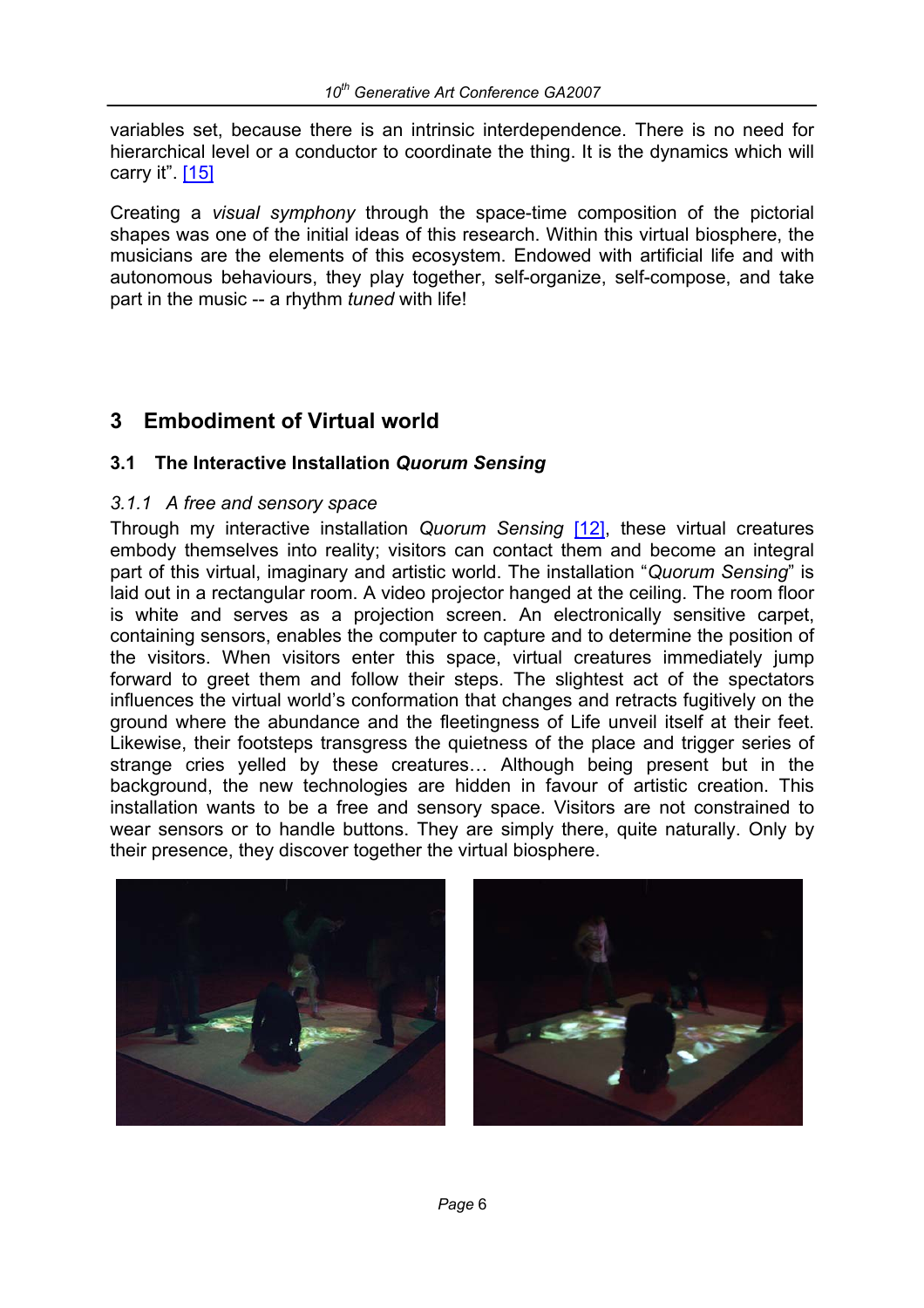#### **Figure 2 & 3:** *Quorum Sensing* **-- An Interactive Installation**

#### *3.1.2 Entwined behaviours*

Let us imagine a visitor entering this installation: he will be surprised by the virtual creatures that follow him incessantly. Depending on the reactions of these creatures, the spectator tries every means to communicate. Since this space is empty, body motion becomes so free and so expressive that, going beyond simple footsteps, his feet trample on the spot, lift up while shaking themselves, and slip or stamp the floor while attempting to catch or reject these creatures. Or else, with his hands and body, the visitor turns round on the ground or jumps in the air, to seize them or allure them. A kind of body language is outlined, almost like a solo dance, taking place within the coloured substrate where these small virtual creatures survive.

The discovery of this biosphere engages the visitors to multiple body motions, going from the simple gesture to almost ritual dances when mutual comprehension occurs...

This interactive installation can be a very intimate experiment for one or two people, or several in a shared way. The wealth of its interactivity modes weaves links between the participants and the virtual world, and especially between the participants themselves. The plasticity of this interactivity relates to a collective interaction mode fully and freely built by the spectators. This causes the emergence of a shared behaviour. This interactive installation *Quorum Sensing* establishes an "in & out" communication between the virtual world and the real world, echoing back the biological process called "Sensing Quorum"! ([13])

### **3.2** *Light Alive i***n** *Situ*

After the meeting between the spectators and the virtual biosphere through the installation *Quorum Sensing*, our team had a dream similar to the impressionist painters who left their workshops to embrace the great light of Nature: We wished the virtual world not only appear in projection room darkness but also that Artificial Life leaves the darkroom – the "camera obscura" – to act and enact itself within the great Nature and closer to a larger audience! Taiwan's government on-going construction of a scientific park in Taipei gave us the opportunity to create an interactive digital artwork. This piece of Public Art, still under construction, will be installed in front of an exhibition hall dedicated to biotechnologies and computer science, and will last for ten years.

How digital art, with all the assets of new technologies, their magic and their power, can help to the metamorphosis of public art into such a significant site? This project leads us along three research orientations resulting into the artwork *Light Alive*. This digital artwork is shown on nine triangular columns, in stainless steel, laid out in arc of circle and equipped with a LED screen on one side. This architectural composition adds a singular note, almost abstract, in unity with the site's urban landscape. By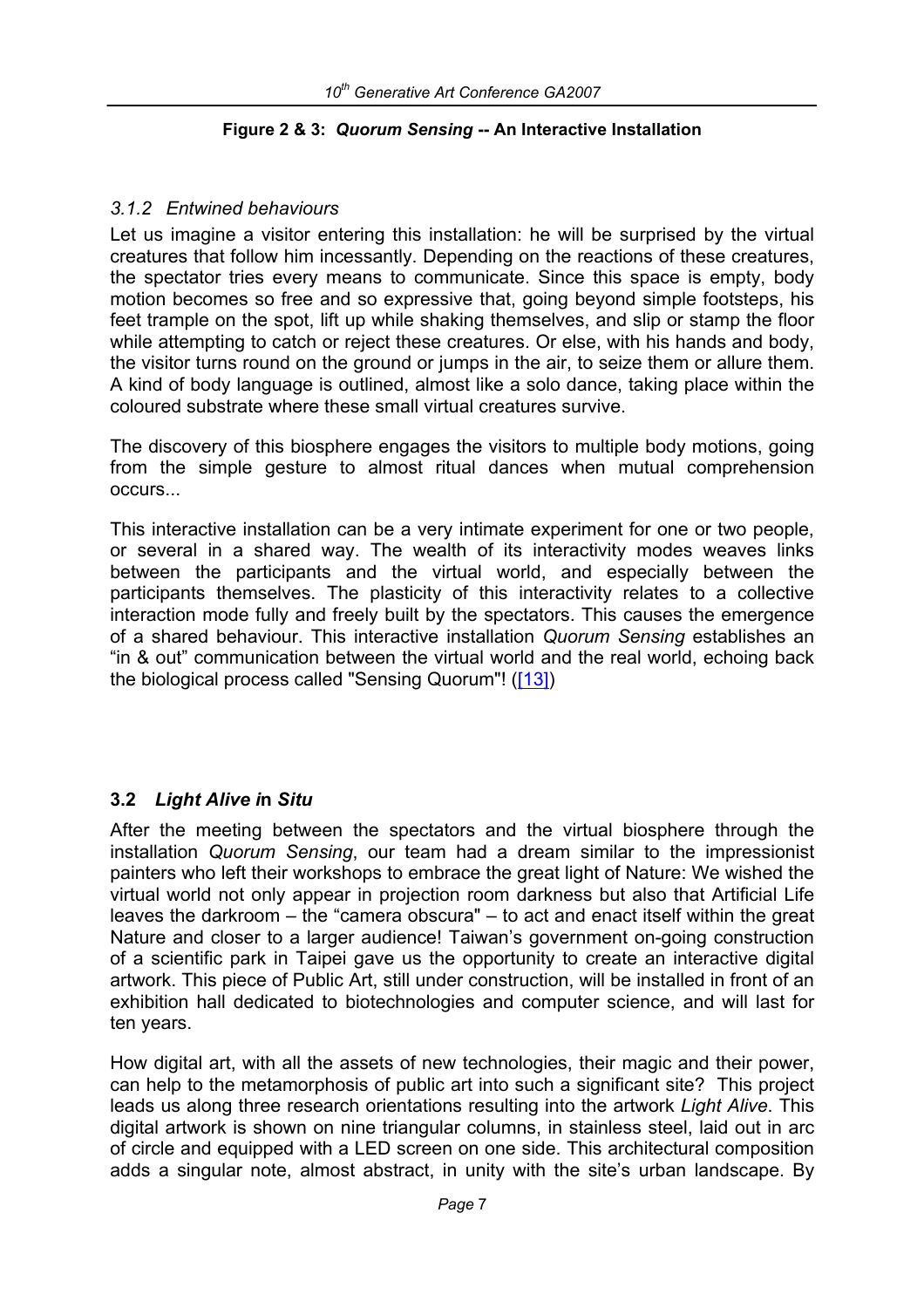putting emphasis on simplicity, sciences and technologies are in harmony with Nature, and gives place to imaginations, to men's thoughts.

### *3.2.1 A Permanent Interactivity bounded to Nature*

The LED screen, displaying the artwork, takes part in problems of outdoor installation such as night and day visibility, energy saving and resiliency to bad weather. The lights of these LEDs get their life "in situ" into this public art, thanks to the implementation of virtual agents endowed with Artificial Life. Previously described Autonomous Systems has been adapted to generate the behavioural engines of these agents considered as virtual cells. They communicate between them through networks, similar to cells automata. Inspired by the principles of autopoiesis, they grow within this scientific park. From meteorological sensors, they retrieve weather data about their climatic environment. These atmospheric parameters constitute elements promoting or degrading their artificial metabolism. Through their growth and their metamorphoses, the public perceives the quality of the park's environment. Born from a marriage between Science and Art, these virtual cells watch, in return, over Nature, which is at the origin of arts and sciences.



**Figure 4:** *Light Alive* **-- A Digital Public Artwork** 

### *3.2.2 A Spontaneous Interactivity with public*

The other kind of interactivity of this artwork resides in its ludic style: The virtual cells react spontaneously to the audience's presence and to its distance to the artwork.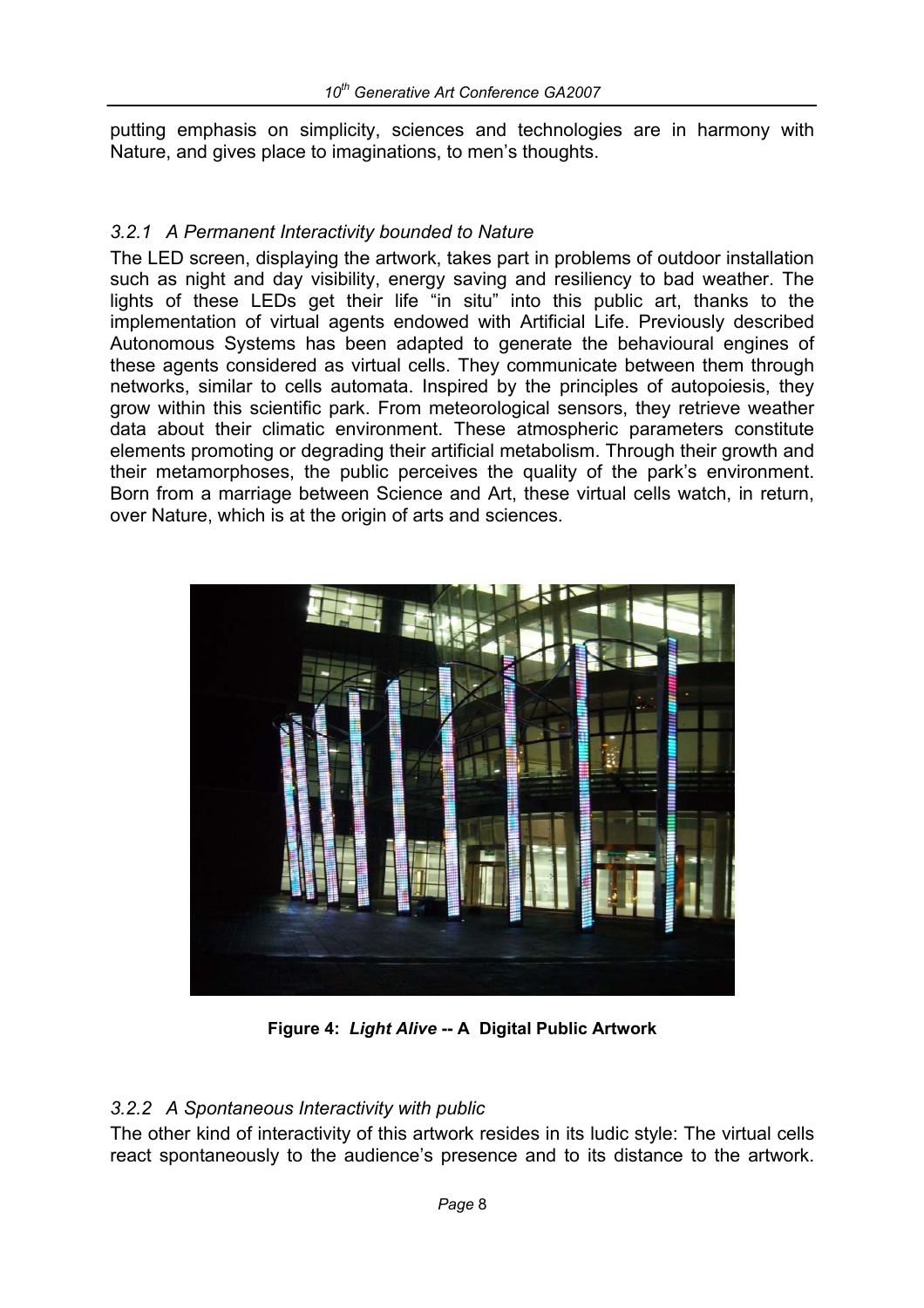Tied together, they form a colony akin to a cellular tissue. Their twitched or peristaltic reactions spread by diffusion of rotational moves over the whole colony's surface at various paces.

On a bright sunny day, the steel surface of the triangular columns mirrors the passers-by and their bustling surroundings; the electronic display shows the "*Light Alive*" interactive artwork. *Light Alive* consists of rolling cells that resemble a Rubik's Cube. Endowed with Artificial Life, *Light Alive* will change its colours as the season's change. It also sense time and natural lighting. For instance, all cells will ring and dance on the hour. The Lights Alive shown on the display will elegantly dance when the audience outside the hall moves close to the nine triangular columns outside.

"*Light Alive*": the name of this 3D interactive animation artwork was inspired by two Chinese ideograms meaning "brightness, chip" and "mind, spirit." Chip symbolizes the today's computer technology into our civilization, while spirit is related to the presence of Artificial Life and Natural Sciences into this artwork, thus conferring it its own soul.

This artistic project aims at promoting scientific culture, social communication and respect of the environment into a long lasting perspective.

## **4 References**

- [1] : André Breton, "*Le Surréalisme et la Peinture"*, in *La Révolution Surréaliste, N°4 du 15/07/1925*, p. 26, New edition Jean-Michel Place(ed), Paris, 1975.
- [2] : Rodney A. Brooks, *Achieving Artificial Intelligence Through Building Robots*, in MIT AI Memo 899, MIT Press (ed), May 1986, p.7
- [3] : Alexis Drogoul, Jean Arcady Meyer, *Intelligence artificielle située, cerveau, corps et environnement*, Hermes, 1999, p. 9.
- [4] : Eric Davalo, Patrick Naïm, *Des réseaux de Neurones*, Eyrolles (ed), 1990, pp. 143-182.
- [5] : John H. Holland, *Adaptation in Natural and Artificial System*, MIT Press 2001, (First Ed. 1975).
- [6] : Karls Sims, "*Evolving Virtual Creatures*", in *SIGGRAPH'94, Computer Graphics Proceedings*, Annual Conferences Series 94 (ACM-0-8991-667-0/94/007/0015)
- [7] : Michel Bret, M., "*Virtual Living Being*", in *Virtual Worlds, 2nd International Conference*, WV 2000, Lecture Notes in Artificial Intelligence 1834, HEUDIN J.C. (éd), Springer-Verlag, Wien, 2000, pp. 119-134.
- [8] : John Horton Conway. "*What is Life?"*, in *Winning Ways for Your Mathematical Plays*, E. Berlekamp, J.H. Conway et R. Guy (éd.), Vol 2, chap. 25, New York, éd. Academic Press,1982.